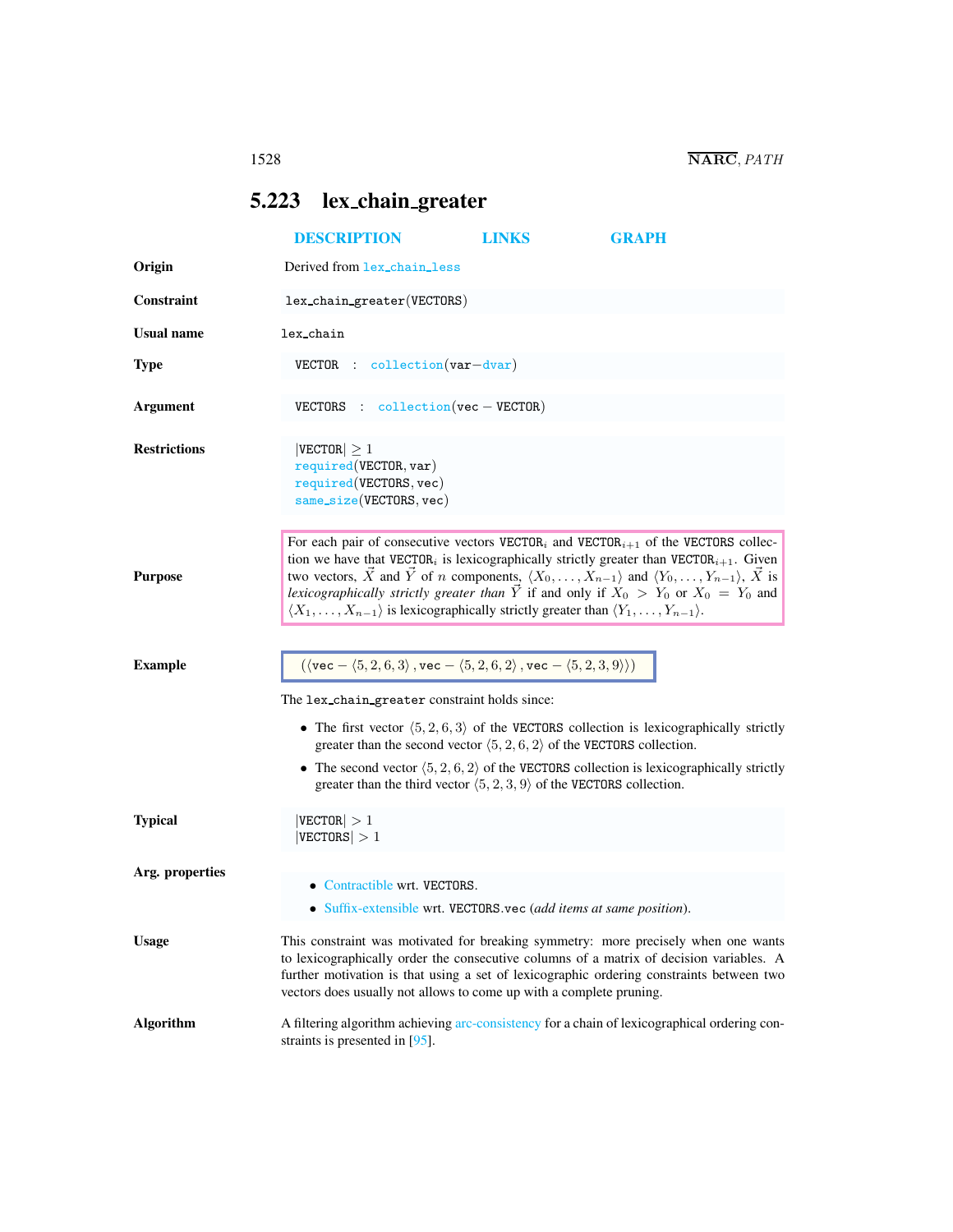## <sup>20130730</sup> 1529

<span id="page-1-0"></span>

| See also        | common keyword:<br>lex_lesseq(lexicographic order).                    | lex_between.                                                                    | lex_greatereq. | lex_less. |  |  |  |
|-----------------|------------------------------------------------------------------------|---------------------------------------------------------------------------------|----------------|-----------|--|--|--|
|                 |                                                                        | implies: lex_alldifferent, lex_chain_greatereq.                                 |                |           |  |  |  |
|                 |                                                                        | part of system of constraints: lex_greater.                                     |                |           |  |  |  |
|                 | used in graph description: lex_greater.                                |                                                                                 |                |           |  |  |  |
| <b>Keywords</b> | application area: floor planning problem.                              |                                                                                 |                |           |  |  |  |
|                 |                                                                        | <b>characteristic of a constraint:</b> vector.                                  |                |           |  |  |  |
|                 |                                                                        | <b>constraint type:</b> decomposition, order constraint, system of constraints. |                |           |  |  |  |
|                 | <b>filtering:</b> arc-consistency.                                     |                                                                                 |                |           |  |  |  |
|                 | heuristics: heuristics and lexicographical ordering.                   |                                                                                 |                |           |  |  |  |
|                 | <b>modelling:</b> degree of diversity of a set of solutions.           |                                                                                 |                |           |  |  |  |
|                 | <b>modelling exercises:</b> degree of diversity of a set of solutions. |                                                                                 |                |           |  |  |  |
|                 | symmetry: symmetry, matrix symmetry, lexicographic order.              |                                                                                 |                |           |  |  |  |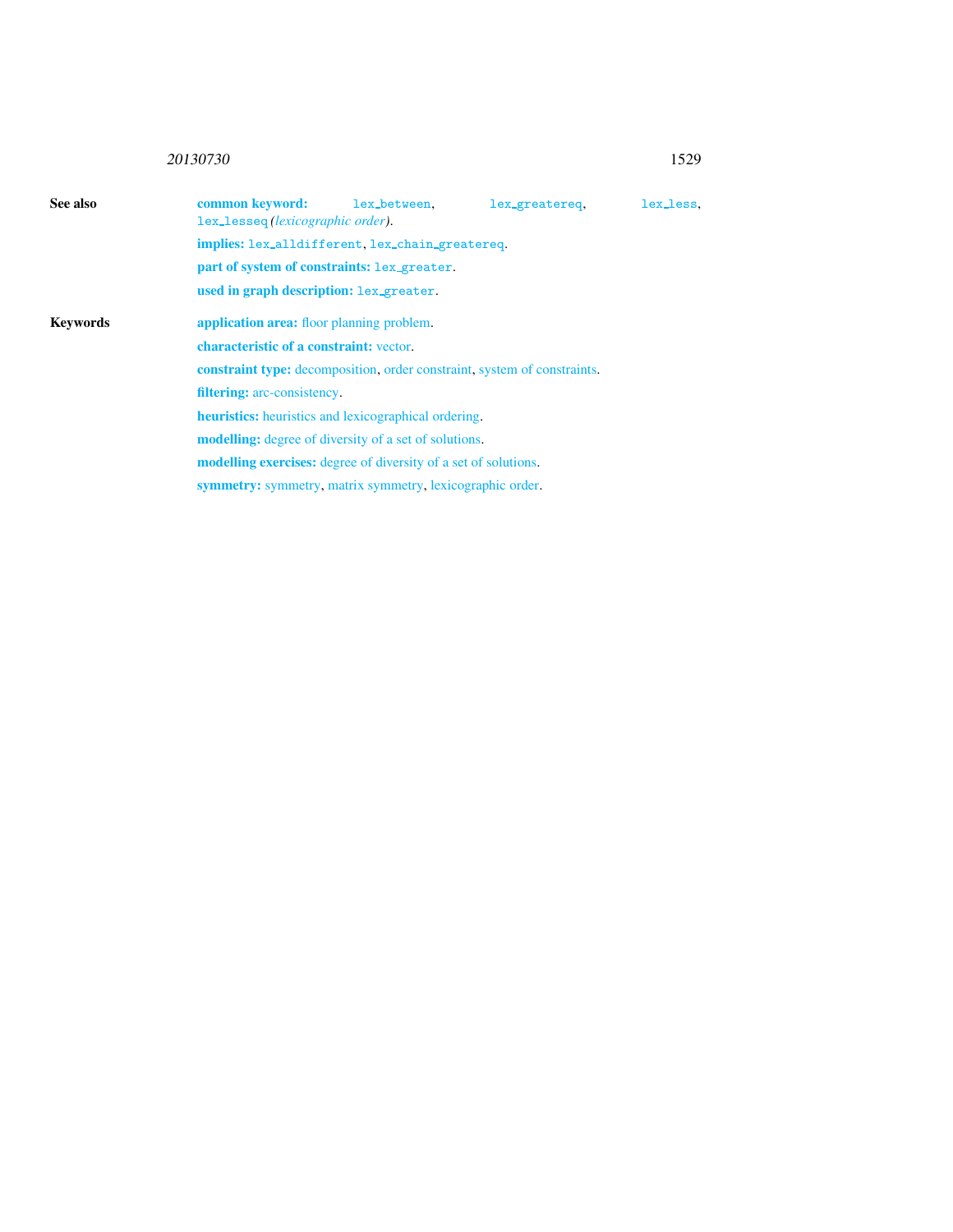| Arc input(s)               | <b>VECTORS</b>                                    |  |
|----------------------------|---------------------------------------------------|--|
| Arc generator              | $PATH \rightarrow collection(vectors1, vectors2)$ |  |
| Arc arity                  | '2                                                |  |
| Arc constraint $(s)$       | $lex\_greater(vectors1, vec, vectors2, vec)$      |  |
| <b>Graph property(ies)</b> | $NARC =  VECTORS  - 1$                            |  |
|                            |                                                   |  |

Graph model Parts (A) and (B) of Figure [5.478](#page-2-1) respectively show the initial and final graph associated with the **Example** slot. Since we use the NARC graph property, the arcs of the final graph are stressed in bold. The lex chain greater constraint holds since all the arc constraints of the initial graph are satisfied.



<span id="page-2-1"></span>Figure 5.478: Initial and final graph of the lex chain greater constraint

Signature Since we use the *PATH* arc generator on the VECTORS collection the number of arcs of the initial graph is equal to  $|VECTORS| - 1$ . For this reason we can rewrite  $NARC =$  $|VECTORS| - 1$  to  $NARC \ge |VECTORS| - 1$  and simplify  $\overline{NARC}$  to  $\overline{NARC}$ .

<span id="page-2-0"></span>